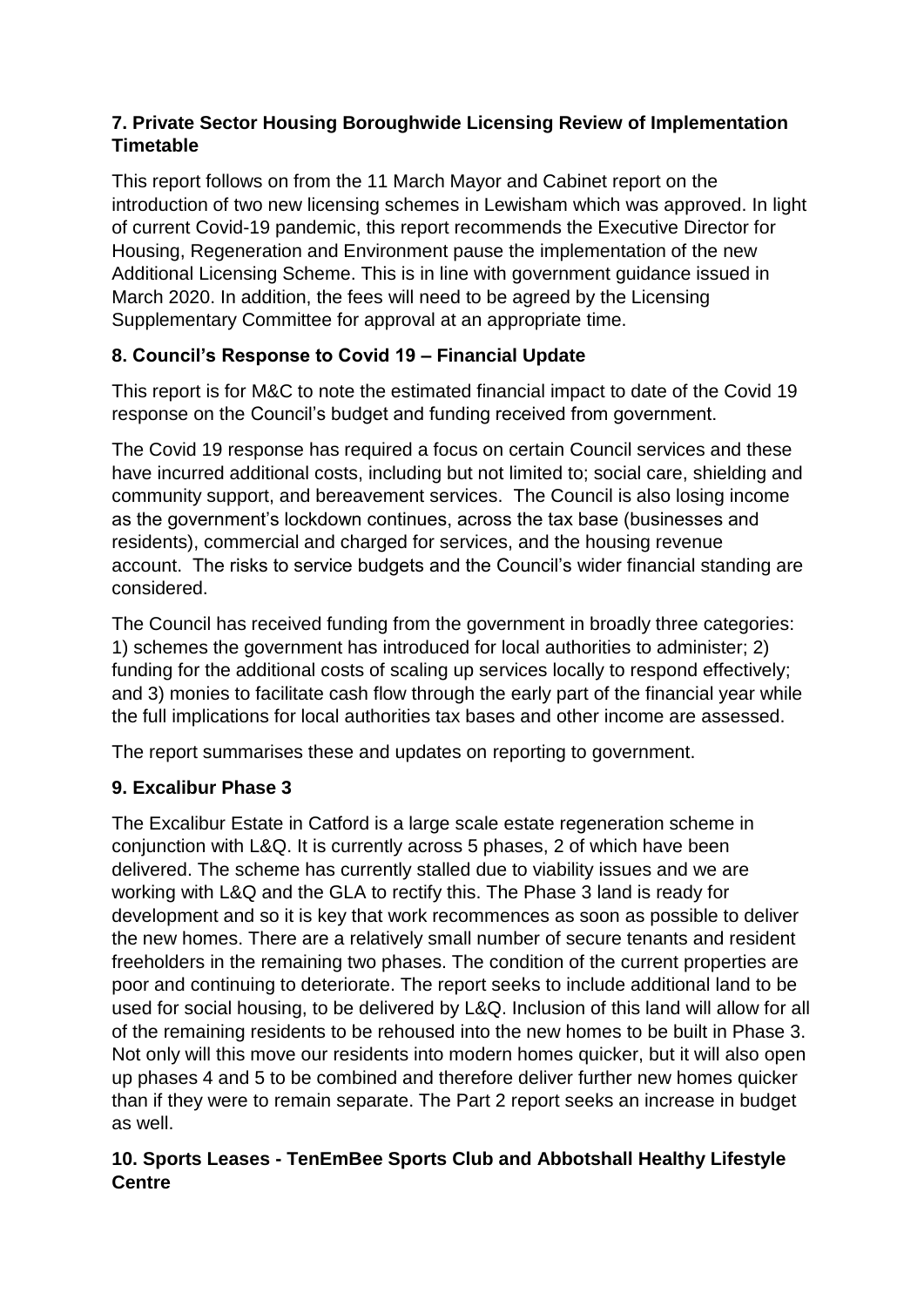This report sets out the terms and conditions for the letting of leases for two sports grounds in the Borough to community organisations - TenEmBee Sports Club in Downham and Abbotshall Healthy Lifestyle Centre in Catford South.

### **11. Parks and Open Spaces Strategy 2020-2025**

This report sets out the context, vision, and themes contained within the Parks and Open Space Strategy 2020-2025. The strategy has been developed as a tool to identify, communicate, map out and monitor a series of actions to protect, maintain, and enhance parks and gardens, allotments, nature reserves, churchyards and highways enclosures owned or maintained by the London Borough of Lewisham. The strategy seeks to protect our existing parks and open space and to ensure the quality of provision meets the needs of Lewisham's growing population. At the core of the strategy is the ambition that our parks and open spaces become: "the heart and lungs for Lewisham, connecting active, healthy, and vibrant local communities.

#### **12. Renewal of Pension Administration IT System**

This report seeks to establish a new contract for the critical Pensions Administration system, including the additional Member Self-Service functionality with the incumbent Heywoods Limited whose current contract expires in October 2020 . The recommendation is to establish the new contract for an additional five year period.

#### **13. Dry Recycling Award Report**

The report recommends that Mayor & Cabinet award the contract for the processing, sorting and selling of Lewisham dry recycling to Bywaters (Leyton) Ltd for a period of  $5 + 2$  years.

14 suitors expressed an interest in the contract. Only Bywaters (Leyton) Ltd. returned a tender bid.

Bywater's gate fee quoted in the pricing schedule is a figure per tonne. The figure is based on processing cost, composition of Lewisham dry recycling and global market prices for each material. The fee is subject to variations depending on the level of contamination. At the highest level of contamination (i.e. 21% and over), the price rises to a higher figure per tonne.

Based on current usage of 16,000 tonnes, the minimum contract price has been estimated at a stated figure.

The gate fee will be reviewed by Bywaters and Council Officers on a quarterly basis where depending on the usage, contamination levels and global market prices may vary.

#### **14. Approval to proceed with Procurement – Digitisation of Records - Councilwide**

This report seeks the approval of Mayor and Cabinet to proceed with full procurement of a Council-wide scanning and storage solution, via an already approved National Framework Agreement for Document Management Services (preferred procurement option). The contract is scheduled to spend over a stated sum (with an estimated value); subject to scrutiny in the Full Business Case to be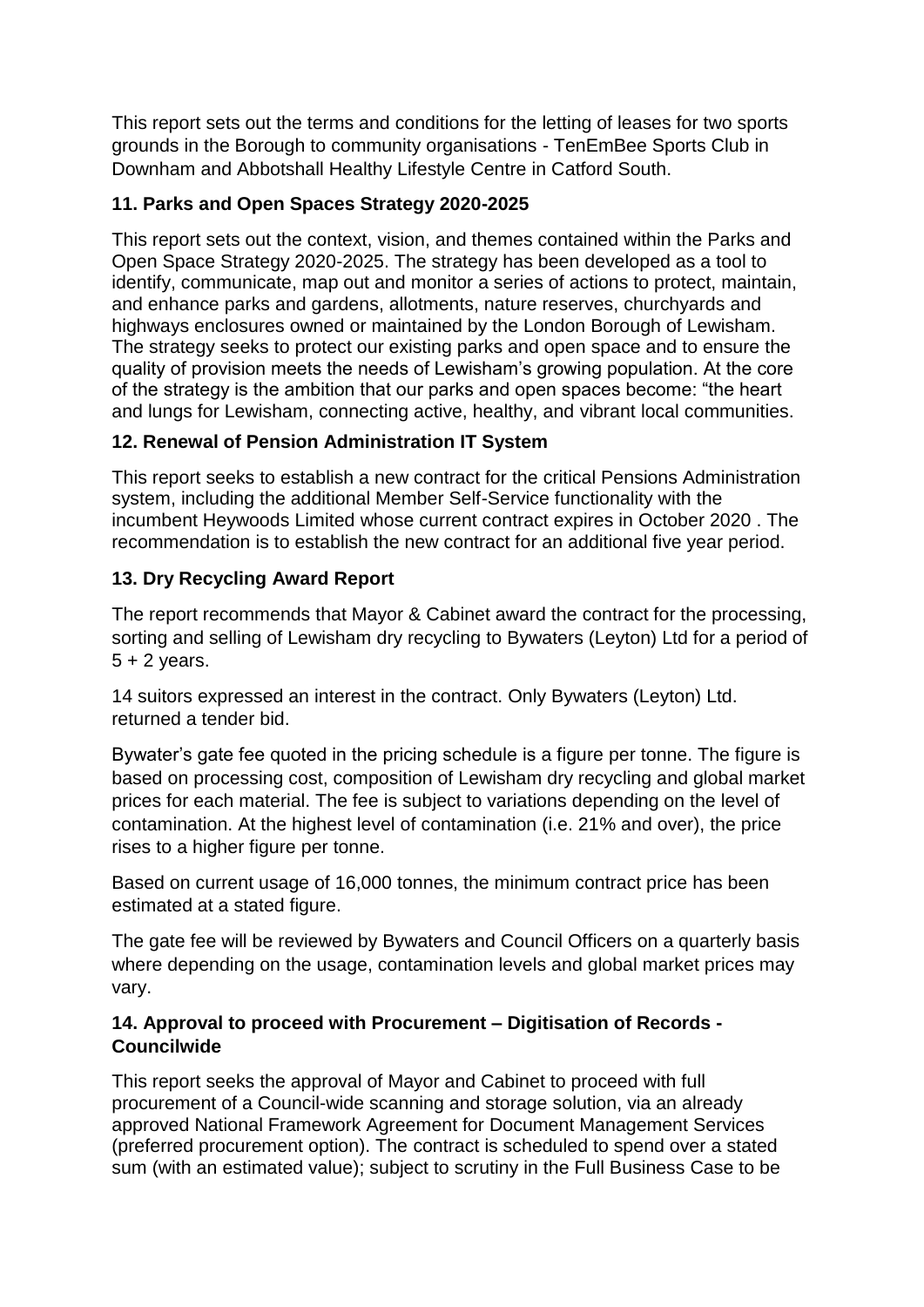presented to Lewisham Executive Management Team once the contract has been awarded to the preferred Supplier.

# **15. Achilles Street**

The Achilles Street Estate in New Cross is the next large scale estate regeneration scheme and the first one to be delivered by Lewisham Homes. The estate was the subject of the Council's first estate ballot under the GLA ballot rules. Residents overwhelming voted in favour of the development with 72.8% voting 'yes' with a turnout of 92%. Following the successful ballot, the Council has been working with Lewisham Homes to continue delivering the scheme. Part of the work has required further statutory consultation with residents. This report provides the details of the outcome of that further consultation and formal permission to continue with the work. The report also requests permission for Demolition Notices to be served (under delegation) to prevent any further sales of properties under the Right to Buy as well as permission to start the decant process. The accompanying Part 2 report will seek the full budget for land acquisition including leasehold buybacks and commercial interests.

# **16. Building for Lewisham Programme Update**

London is in the grip of a severe housing shortage. In Lewisham alone, there are currently more than 2000 families in temporary accommodation, of which over 700 people are in nightly paid accommodation. Launched in January 2020, the Building for Lewisham Programme will help to address this by delivering new social homes across the borough. This report provides an update on the schemes considered within the programme and proposes additional and replacement schemes to be included. The report will also detail the emerging new internal governance procedures being used to mitigate risk across the programme. Part 2 of the report will update on the financial position and seek recommendations to extend certain budgets and approve new budgets for additional schemes to be added to the programme.

# **17. Learning Disability Services – Request for Specific Contract Extensions**

A report asking for extensions to a number of learning disability contracts because of COVID-19

# **18. Final Outturn 2019/20**

The financial outturn position of the Council's services for 2019/20. This includes the service directorates, the HRA, Schools and the Capital Programme'

#### **19. Delivery of Early Help in Lewisham - Contract for Family Support with Core Assets Ltd**

This report seeks Mayor and Cabinet approval to give notice on the contract for Family Support with Core Assets Ltd in order to develop in house provision.

# **20. CCTV IP Upgrade**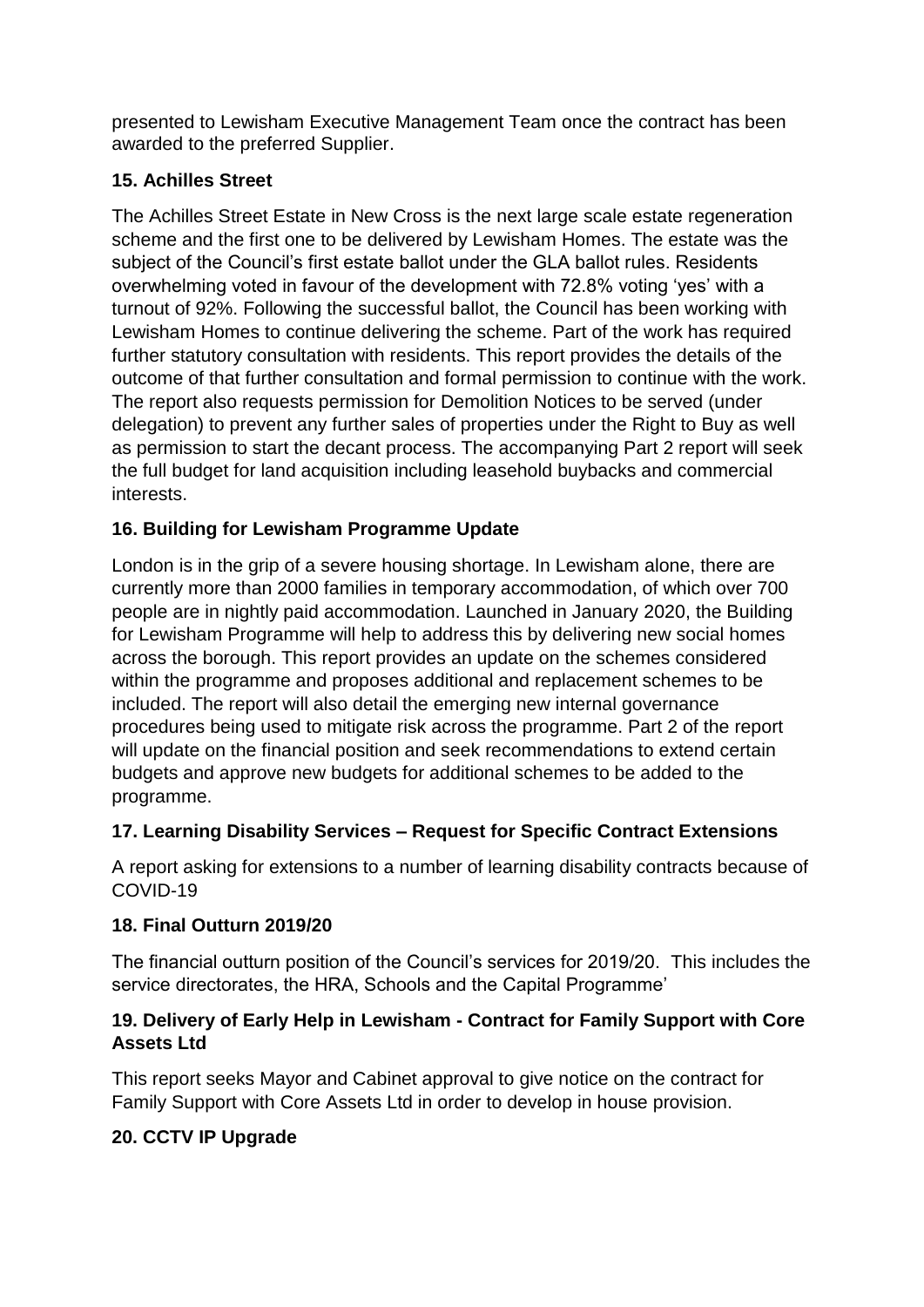This report is to request for the pre-tender authorisation for the procurement of a supplier to upgrade the CCTV cameras and control room equipment. This report sets out the business case for the procurement of a supplier to upgrade the cameras and control room equipment, which are analogue and are no longer fit-for-purpose and have come to the end of their serviceable lives. It considers the options for the procurement of a supplier to replace the IP (digital) equipment and the commercial aspects of and budgets/ costs associated with the contract.

# **25. Greenvale School Expansion Project**

The report seeks approval from Mayor and Cabinet to enter into a construction contract for the expansion of Greenvale Special School onto an annexe site in Mayow Road. As well as containing the financial information relating to the land to be transferred.

#### **30. Preferred Tender for Travel and Transport Programme**

A procurement exercise was undertaken over October – November 2019, to select a preferred contractor for the Travel and Transport Programme on a 'payment by the savings achieved' basis. The outcome of the tendering process was that only one bid was received. The moderation meeting convened to evaluate the bid concluded that the bid failed to score consistently above the threshold for several of the criteria and that overall, the bid failed to demonstrate value for money for the Council.

A number of options for taking the Programme forward outside of a comprehensive second tendering exercise have been discussed by the officer Transport Board. These have included procuring specific elements of the Travel and Transport Programme, for example e-procurement, where the in-house resource would benefit from external support and help the Council achieve significant savings to achieve a balanced budget for the service.

The advent of the Covid-19 pandemic from March 2020, has meant the suspension of most travel and transport services for children and vulnerable adults and a redirection of officer resources to other priorities. Consequently, a worked up solution on how to proceed with the procurement for the Programme has not yet been finalised into a proposal that can be considered by the M&C.

#### **31. Approval to Appoint Operator for Concessions Contract at the Lake, Beckenham Place Park**

This report seeks the approval of Mayor & Cabinet to award a new five year concession contract for the operation of swimming and boating activities at Beckenham Place Park lake.

#### **32. Adoption of the Housing Strategy**

The purpose of this report is to review the responses to the recent consultation on the draft Lewisham Housing Strategy and to agree a new Housing Strategy. The new Housing Strategy is proposed to last from 2020-26, and will shape the direction of the housing service over this period. The strategy will be supported by a regularly